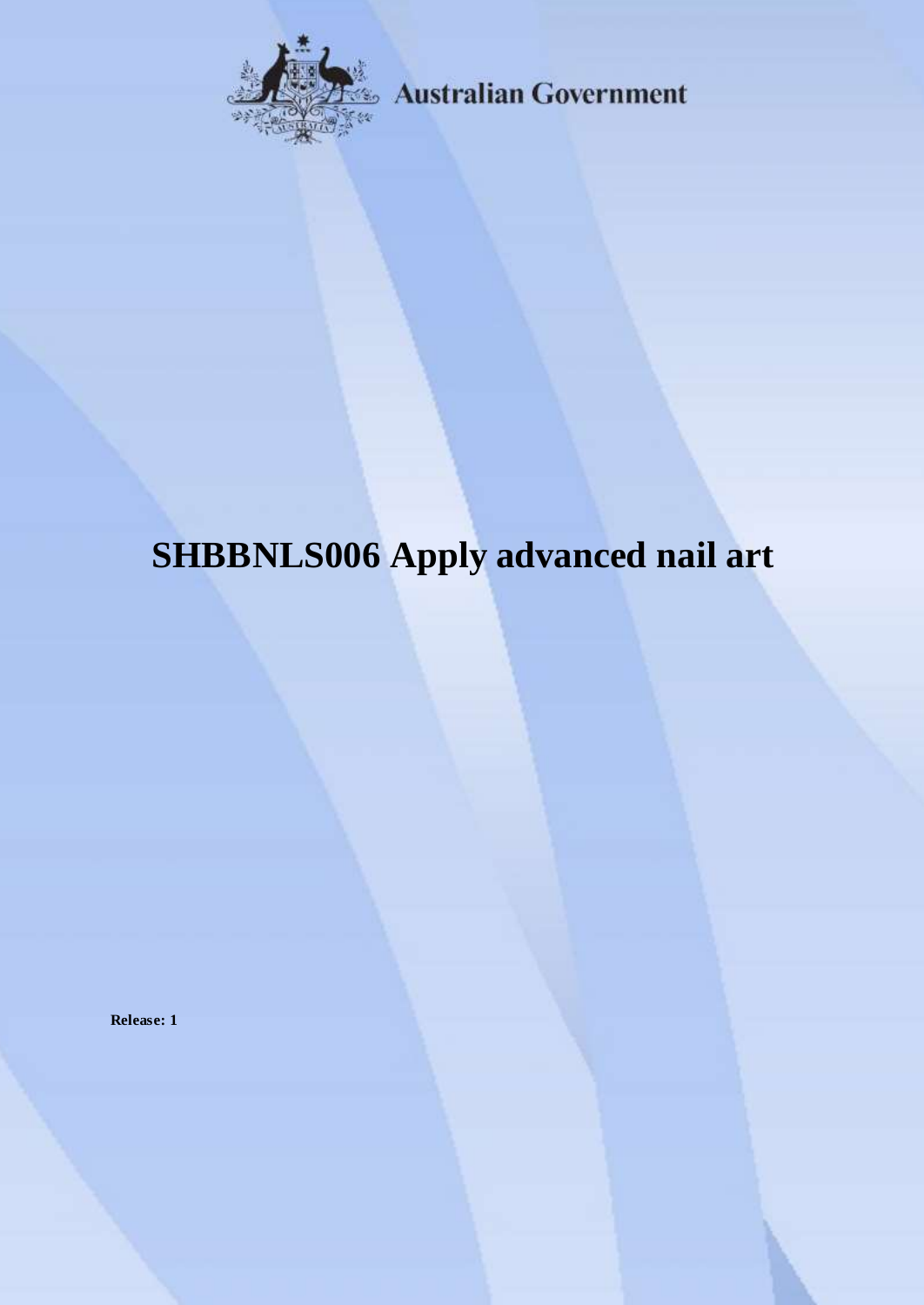## **SHBBNLS006 Apply advanced nail art**

#### **Modification History**

Not applicable.

### **Application**

This unit describes the performance outcomes, skills and knowledge required to apply a range of advanced nail art designs.

It requires the ability to consult with clients, select suitable products and techniques and apply two or three-dimensional nail designs combining acrylic or gel and nail art products. Advanced nail art can be an individual service, or form part of a series of services.

This unit applies to nail technicians and beauticians who work in beauty and nail salons. In this environment they may work as part of a team or autonomously but they make independent creative decisions.

No occupational licensing, certification or specific legislative requirements apply to this unit at the time of publication.

#### **Pre-requisite Unit**

Nil

#### **Competency Field**

Nail Services

#### **Unit Sector**

Beauty

#### **Elements and Performance Criteria**

#### **ELEMENTS PERFORMANCE CRITERIA**

| Elements describe the<br>essential outcomes. | Performance criteria describe the performance needed to<br>demonstrate achievement of the element.                                                                                                                              |
|----------------------------------------------|---------------------------------------------------------------------------------------------------------------------------------------------------------------------------------------------------------------------------------|
| 1. Establish client<br>priorities.           | 1.1 Access and review client treatment plan if available.<br>1.2 Discuss nail art requirements with client.<br>1.3 Identify contraindications to nail art services and refer client<br>to appropriate professional as required. |
|                                              | 1.4 Identify conditions and client characteristics relevant to nail<br>art services and discuss with client treatment and product<br>effects.                                                                                   |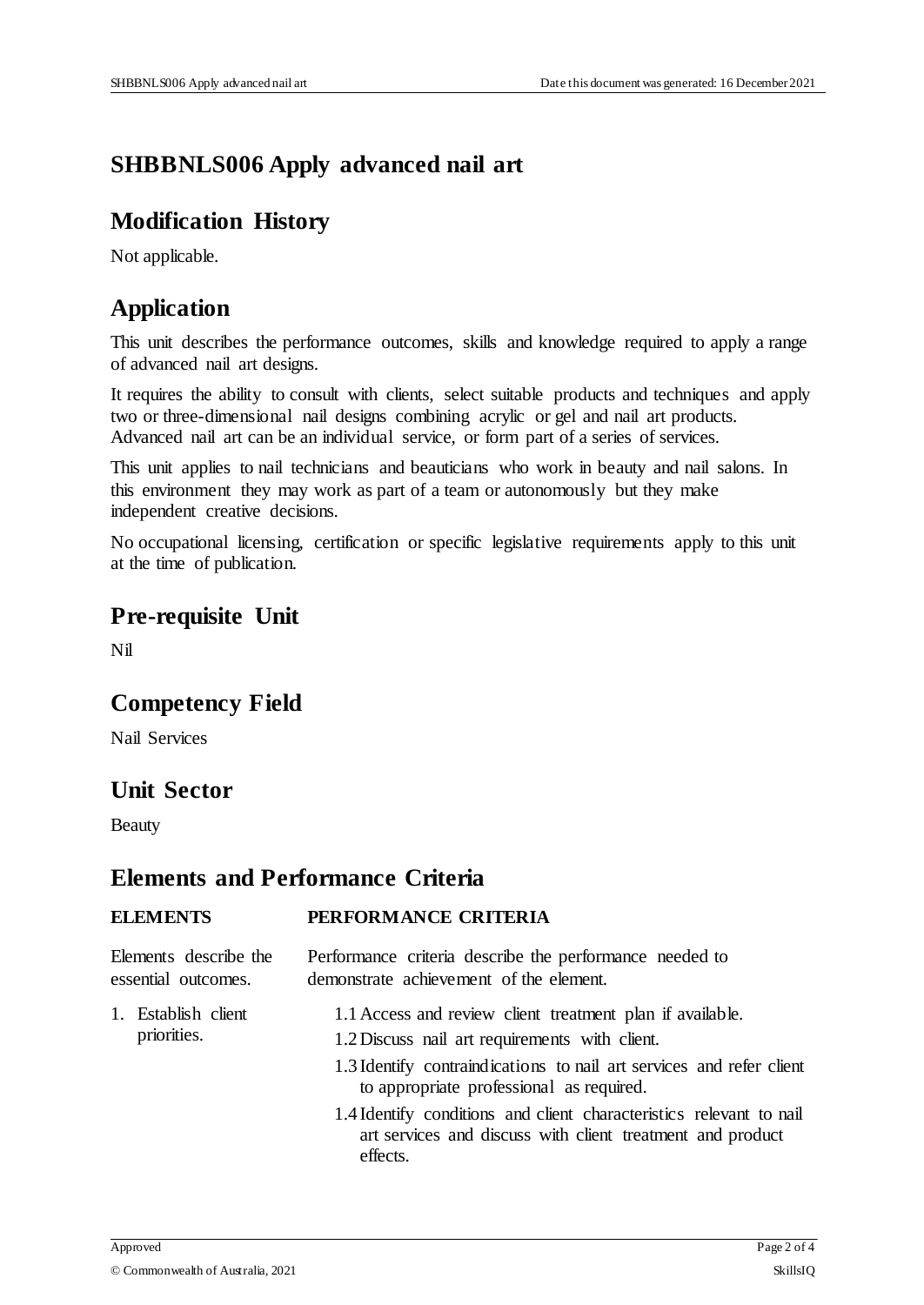|  |                         | 1.5 Conduct patch test as required and record outcomes.                                                                            |
|--|-------------------------|------------------------------------------------------------------------------------------------------------------------------------|
|  |                         | 1.6 Design nail art, confirm with client and record.                                                                               |
|  | 2. Prepare for advanced | 2.1 Prepare treatment area, equipment and self.                                                                                    |
|  | nail art service.       | 2.2 Select products, equipment and personal protective<br>equipment.                                                               |
|  |                         | 2.3 Maintain posture minimise fatigue and risk of injury during<br>treatment.                                                      |
|  |                         | 2.4 Use energy, water and other resources efficiently during<br>preparation and subsequent treatment process.                      |
|  | 3. Apply advanced nail  | 3.1 Cleanse and prepare client hands and nails for service.                                                                        |
|  | art.                    | 3.2 Apply two or three-dimensional nail art according to<br>treatment plan.                                                        |
|  |                         | 3.3 Modify application technique and products as required.                                                                         |
|  |                         | 3.4 Complete nail art application for finger nails or toe nails<br>according to treatment plan.                                    |
|  | 4. Review service.      | 4.1 Seek client feedback, revise and record treatment plan.                                                                        |
|  |                         | 4.2 Advise client of maintenance requirements.                                                                                     |
|  |                         | 4.3 Recommend home care, complementary products, and<br>future services.                                                           |
|  |                         | 4.4 Update treatment plan and rebook as required.                                                                                  |
|  | 5. Clean service area.  | 5.1 Remove used towels and clean surfaces and equipment<br>according to organisational policies and procedures.                    |
|  |                         | 5.2 Restock equipment and products in preparation for next<br>treatment.                                                           |
|  |                         | 5.3 Dispose of general waste to minimise negative<br>environmental impacts according to organisational policies<br>and procedures. |

# **Foundation Skills**

Foundation skills essential to performance in this unit, but not explicit in the performance criteria are listed here, along with a brief context statement.

| <b>Skill</b>                     | <b>Description</b>                                                                                                                      |  |
|----------------------------------|-----------------------------------------------------------------------------------------------------------------------------------------|--|
| Oral communication<br>skills to: | use effective questioning and active listening techniques to consult<br>with client, confirm requirements and monitor service outcomes. |  |
| Reading skills to:               | interpret and follow manufacturer instructions and safety data<br>sheet for safe use of cleaning and nail products and equipment.       |  |
| Numeracy skills to:              | calculate product quantities, time and price.                                                                                           |  |